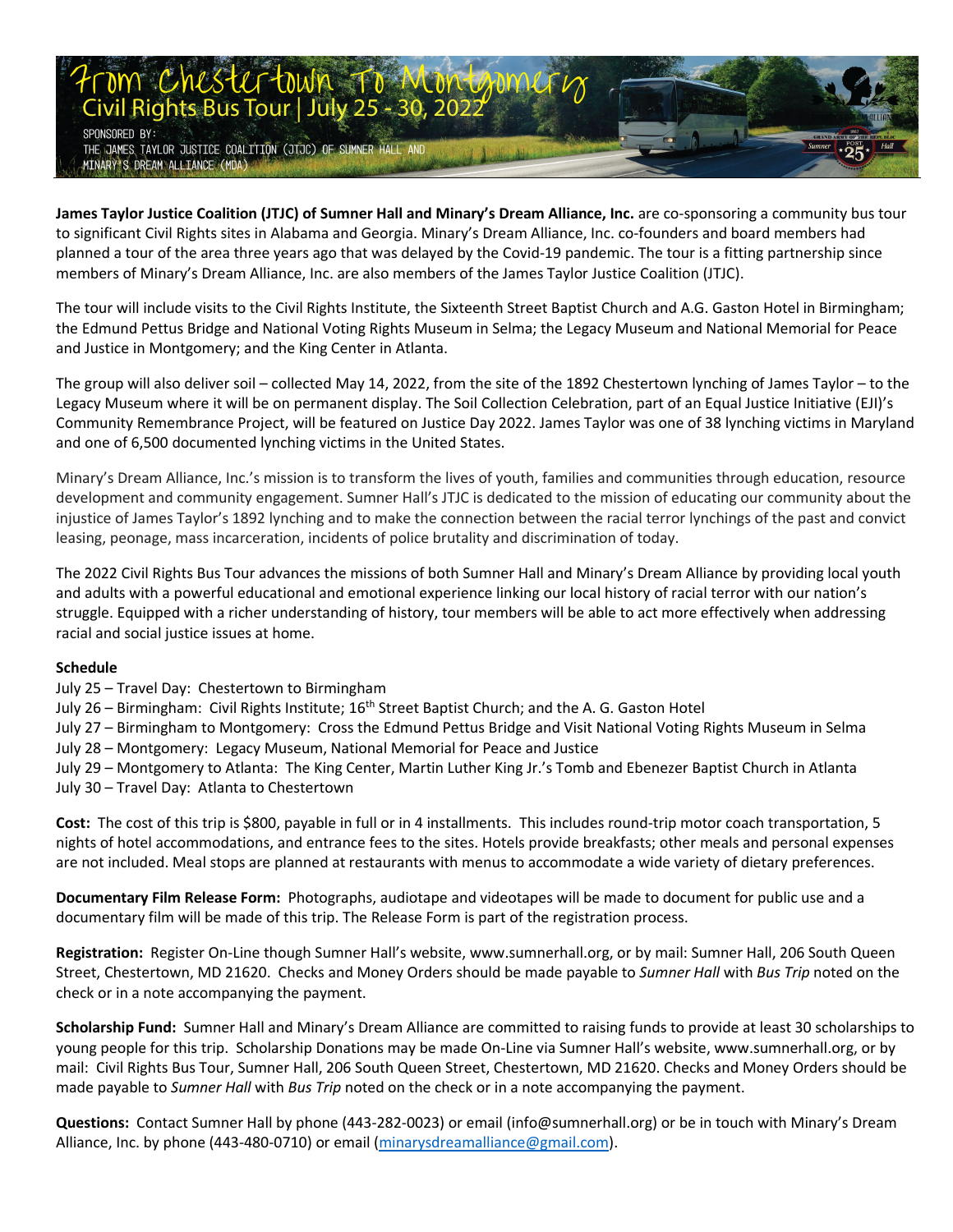

#### **REGISTRATION AND PAYMENT FORM**

The **James Taylor Justice Coalition (JTJC) of Sumner Hall** and **Minary's Dream Alliance (MDA)** are sponsoring a community bus tour to significant Civil Rights sites in Alabama and Georgia. The tour will include visits to the Civil Rights Institute, the Sixteenth Street Baptist Church and A.G. Gaston Hotel in Birmingham; the Edmund Pettus Bridge in Selma; the Legacy Museum and National Memorial for Peace and Justice in Montgomery; and the King Center in Atlanta.

# **NAME OF INDIVIDUAL TRAVELER: \_\_\_\_\_\_\_\_\_\_\_\_\_\_\_\_\_\_\_\_\_\_\_\_\_\_\_\_\_\_\_\_\_\_\_\_\_\_\_\_\_\_\_\_\_\_\_\_\_\_\_\_\_\_\_\_\_\_\_\_\_\_\_\_\_\_\_\_ GENDER: \_\_\_\_ AGE GROUP: Under 12 \_\_\_; 13-18 \_\_\_; 19–30 \_\_\_; 31-65 \_\_\_; 65+\_\_\_**

#### **NAMES OF FAMILY MEMBERS STAYING IN SAME ROOM:**

|             | Name | Gender | Age |
|-------------|------|--------|-----|
| Passenger 1 |      |        |     |
| Passenger 2 |      |        |     |
| Passenger 3 |      |        |     |
| Passenger 4 |      |        |     |

| <b>ADDRESS:</b> |             |               |                 | Email: |  |
|-----------------|-------------|---------------|-----------------|--------|--|
|                 | #           | <b>Street</b> |                 |        |  |
|                 |             |               |                 | Phone: |  |
|                 | <b>Town</b> | <b>State</b>  | <b>Zip Code</b> |        |  |

| <b>TRIP COST CALCULATOR</b> |              |                |                | <b>PAYMENT PLAN</b> |              |               |         |         |
|-----------------------------|--------------|----------------|----------------|---------------------|--------------|---------------|---------|---------|
|                             | <b>Price</b> | # of           | Cost of        | <b>TOTAL</b>        | With         | Bv            | Βv      | Bv      |
|                             |              | <b>Tickets</b> | <b>Tickets</b> |                     | registration | <b>May 10</b> | June 10 | July 10 |
| <b>Single Ticket</b>        | 800          |                | \$800.00       | 0                   | 250          | 200           | 200     | 150     |
| <b>Accompanying Child</b>   | 235          |                |                |                     | 75           | 60            | 60      | 40      |
| <b>Ticket</b>               |              |                | \$235.00       | 0                   |              |               |         |         |

**PAYMENT OPTIONS:** Payments may be made by check or money order payable to "Sumner Hall" and mailed to Sumner Hall, 206 S. Queen Street, Chestertown, MD 21620. Payments may also be paid through Sumner Hall's website by credit card or via PayPal: [www.sumnerhall.org.](http://www.sumnerhall.org/)

**CANCELLATION POLICY**: Refunds will be issued only if Sumner Hall can fill the reserved seat with another traveler.